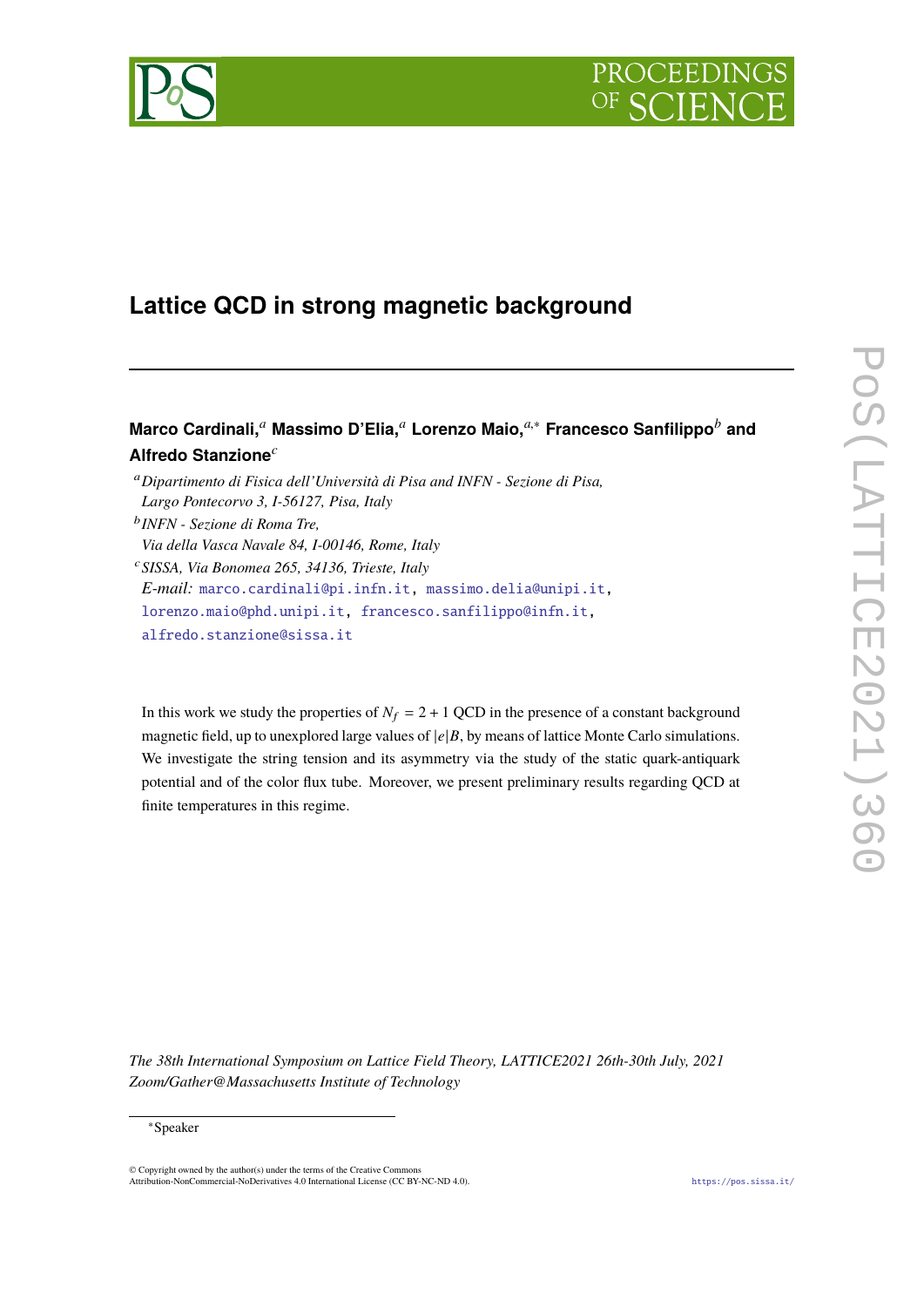## **1. Introduction**

The study of QCD in a magnetic field provided, along the years, new insights on the strong interacting matter. The discovery of new phenomena of strong interactions in such conditions might be of great phenomenological interest, because it is common to different research fields: from the cosmology of the Primordial Universe, to the non-central ion scattering experiments. Beside that, the effects on the QCD vacuum properties is of undeniable interest also from a purely theoretical point of view: a magnetic field is able to affect the pure gauge sector despite gluons cannot directly interact with it. This could suggest a stronger impact of the magnetic field on the phase structure of the QCD. Recent studies pointed out some interesting properties of the theory in the presence of a very strong external magnetic field. It has been shown that the interactions between a quark antiquark pair are asymmetric in a magnetic background [\[1–](#page-7-0)[4\]](#page-7-1). This fact could eventually result in an anisotropic deconfinement when  $|e|B \ge 4 \text{ GeV}^2$  [\[3\]](#page-7-2). Moreover it has been shown that, in such conditions, the critical temperature of the chiral restoration drops [\[5](#page-7-3)[–8\]](#page-7-4), and, for high intensities of the background field, the phase transition is expected to become first order [\[6,](#page-7-5) [9\]](#page-7-6).

In this work we explore the properties of the  $N_f = 2+1$  QCD, at the physical point for intensities of  $|e|B = 4$  GeV<sup>2</sup> and  $|e|B = 9$  GeV<sup>2</sup>, in order to get direct information about the strong field regime. Fields as strong as these require an accurate tuning of the UV cut-off, which have to be large enough to prevent harmful systematic errors due to discretization. Such a necessity translates into very high computational effort. We performed our measures at both vanishing and finite temperatures, in order to infer information on both the statical potential of a quark-antiquark pair and on the phase diagram. For all measurement we chose a fixed beta prescription, varying, in order to get different magnetic fields and temperature, respectively the number of quanta of magnetic field (see later) and the compact Euclidean time extent. This prescription allowed us to directly perform continuum limits for observables measured at different lattice spacing with identical physical parameters.

The paper is organized as follows: in Section [2](#page-1-0) we outline the setup used for the calculations; in Section [3](#page-3-0) we present our results at zero and finite temperature; in Section [4](#page-6-0) we draw our conclusions.

### <span id="page-1-0"></span>**2. Numerical Methods**

We simulated  $N_f = 2 + 1$  QCD by means of the tree-level improved Symanzik action in the gauge sector

<span id="page-1-1"></span>
$$
S = -\frac{\beta}{3} \sum_{\mu \neq \nu} \sum_{i} \left( \frac{5}{6} W_{i,\mu\nu}^{1 \times 1} - \frac{1}{12} W_{i,\mu\nu}^{1 \times 2} \right)
$$
 (1)

where  $W^{1\times1}$  are the plaquettes  $W^{1\times2}$  are the rectangles with area  $1\times2$ , and stout improved root staggered fermions in the quark sector

<span id="page-1-2"></span>
$$
D_{ij}^f = am_f \delta_{i,j} + \sum_{\nu} \frac{\eta_{i,\nu}}{2} \left( U_{i,\nu}^{(2)} \delta_{i,j-\hat{\nu}} - U_{i-\hat{\nu},\nu}^{(2)\dagger} \delta_{i,j+\hat{\nu}} \right) \tag{2}
$$

where  $U^{(2)}$  $U^{(2)}$  $U^{(2)}$  are the two times stout smeared gauge links. In Eqs. [\(1\)](#page-1-1) and (2) the constants  $\beta$  and  $w_1$  are the innut generators of the simulation which have heaven choose in ander to lay an aline of  $m_f$  are the input parameters of the simulation, which have been chosen in order to lay on a line of constant physics, according to the results obtained in  $[10-12]$  $[10-12]$ ; *a* is the lattice spacing and  $\eta_{i\nu}$  are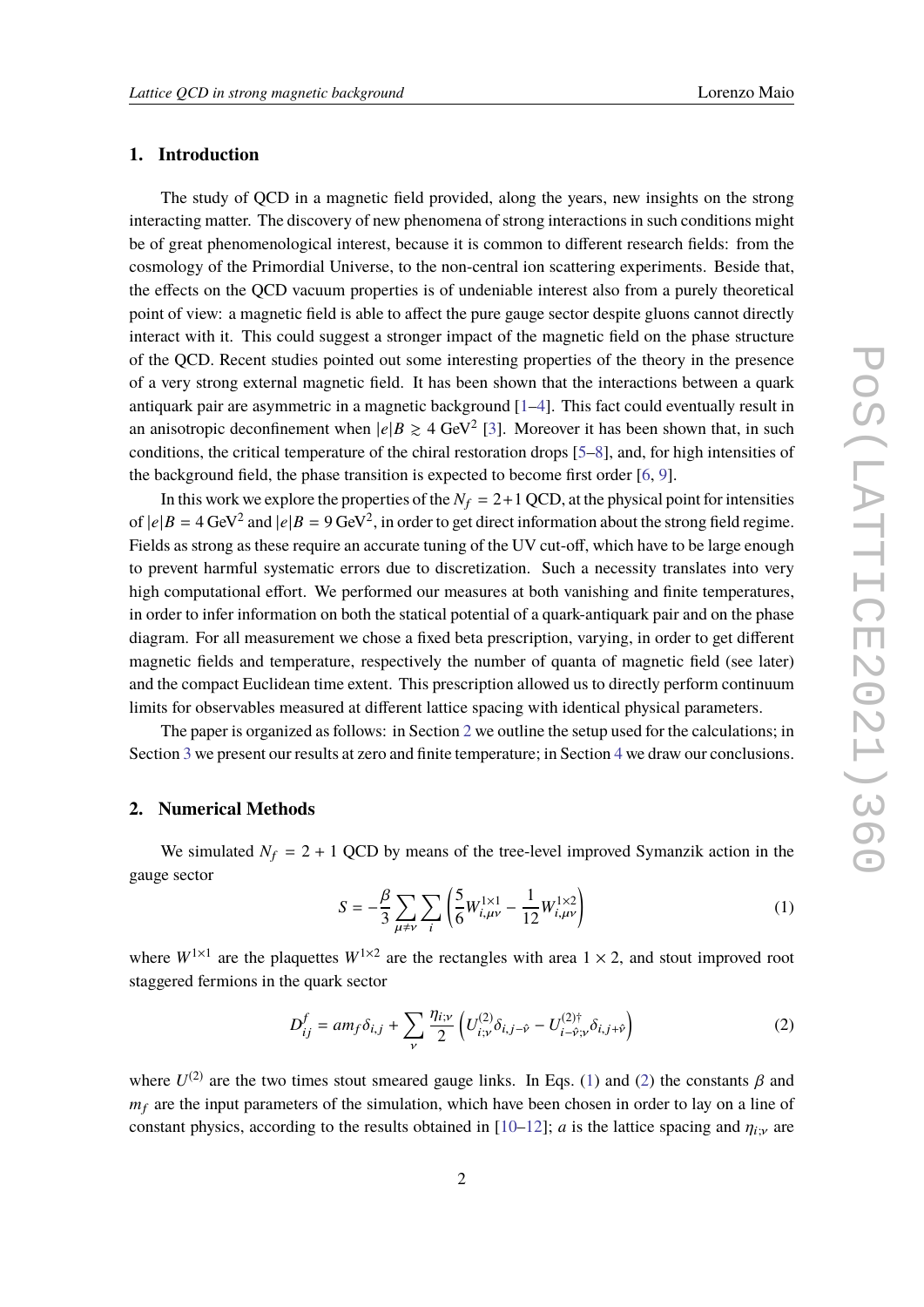the staggered phases. The constant background magnetic field *B* has been inserted along the spatial *z*-direction, applying the following substitution to the link variables in the fermionic sector

$$
U_{j;\mu}^{(2)} \to u_{j;\mu}^f U_{j;\mu}^{(2)}, \qquad (3)
$$

where  $u_i^f$  $\int_{i;\mu}^{J}$  are  $U(1)$  phases defined as follows

<span id="page-2-0"></span>
$$
u_{j;y}^f = e^{ia^2q_fBj_x}, \quad u_{j;x}^f|_{j_x=L_x} = e^{-ia^2q_fL_xBj_x}, \tag{4}
$$

where  $L_x$  is the number of lattice points in the *x*-direction, and all the other  $U(1)$  links are set to 1. The right hand side (RHS) of Eq. [\(4\)](#page-2-0) guarantees the smoothness of the magnetic field across the boundaries [\[13\]](#page-7-9). Finally, again because of the periodic boundaries, the magnetic field has to be quantized

$$
eB = \frac{6\pi b_z}{a^2 L_x L_y}, \quad b_z \in \mathbb{Z}.
$$
 (5)

To study the confining potential between a static quark-antiquark pair, we used the Wilson loop (*W*), exploiting the relation [\[3,](#page-7-2) [14\]](#page-7-10)

<span id="page-2-4"></span>
$$
aV(a\vec{n}) = \lim_{n_t \to \infty} \log \left( \frac{\langle \text{Tr} W(a\vec{n}, an_t) \rangle}{\langle \text{Tr} W(a\vec{n}, a(n_t + 1)) \rangle} \right),\tag{6}
$$

where *aV* is the potential in lattice units and the limit in RHS is practically taken searching for a stable plateau region in the log function for high values of  $n_t$ . To determine the microscopic structure of the confining field, we relied on a Wilson loop operator connected to a plaquette probing the longitudinal chromoelectric field

<span id="page-2-5"></span>
$$
\rho_{\text{conn}}^{ut}(an_{\mu},an_{t},x_{t}) = \frac{3\left\langle \text{Tr}\left(W(an_{\mu},an_{t})L^{put}(x_{t})L^{\dagger}\right)\right\rangle - \left\langle \text{Tr}\left(W(an_{\mu},an_{t})\text{Tr}P^{\mu t}(x_{t})\right)\right\rangle}{3\left\langle \text{Tr}(W)\right\rangle},\tag{7}
$$

where  $P^{\mu t}$  is the plaquette in the  $\mu t$ -plane, *L* the shortest Shwinger path connecting the plaquette with the Wilson loop at the center of its temporal side, while  $x_t$  is the distance between the plaquette and the Wilson loop along one of the directions orthogonal to  $\mu$ . To get further details on this operator, we refer the reader to [\[14–](#page-7-10)[16\]](#page-8-0).

To study the chiral symmetry restoration and deconfinement transition, we made use of two fermionic observables, namely the chiral condensate and the quark number susceptibility, defined on the lattice, respectively, as follows

<span id="page-2-1"></span>
$$
\Sigma_f = \frac{T}{V} \frac{\partial \log Z}{\partial m_f},\tag{8}
$$

<span id="page-2-2"></span>
$$
\chi_q = \frac{T}{m_\pi^2 V} \left( \frac{\partial^2 \log Z}{\partial \mu_q^2} \right)_{\mu_q = 0},\tag{9}
$$

where *Z* is the partition function,  $\mu_q$  the chemical potential relative to the quark *q* and  $m_\pi$  is the pixe measure of the summation of the summation of the summation of the summation of the summation of the summati pion mass. It is worth to note that the observable in Eq. [\(8\)](#page-2-1) needs for a renormalization to remove additive and multiplicative divergences, thus we used the renormalization defined in [\[5\]](#page-7-3)

<span id="page-2-3"></span>
$$
\Sigma_f^r = \frac{m_f}{C} \left( \Sigma_f(T, B) - \Sigma_f(0, 0) \right),\tag{10}
$$

where  $C$  is a normalization constant with the dimensions of a mass to the 4th power. On the other hand, Eq. [\(9\)](#page-2-2) does not need any renormalization because the quark number susceptibility is connected to a conserved current.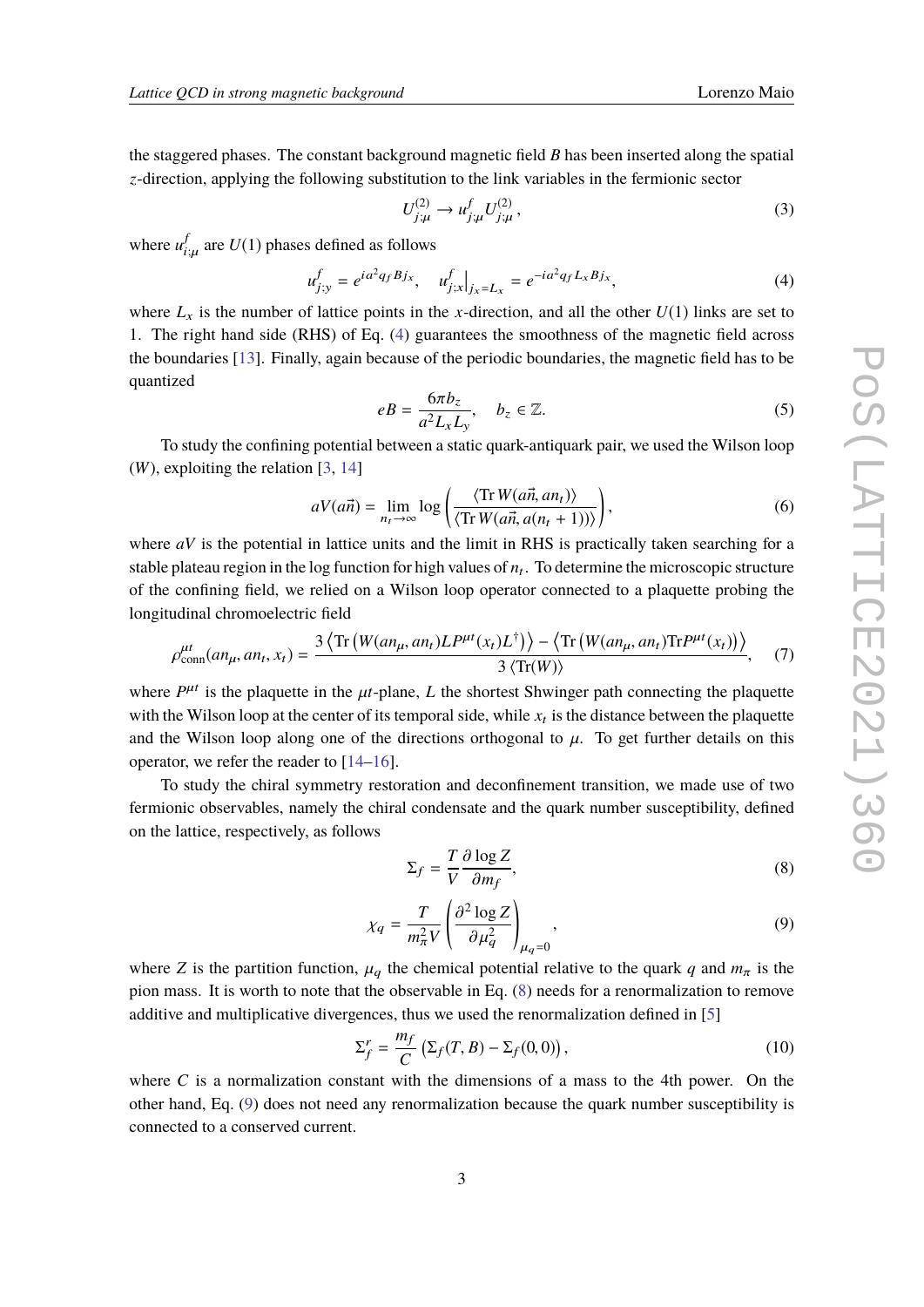<span id="page-3-1"></span>

**Figure 1:** Continuum limits of the chiral condensate in the two simulated background magnetic fields (red circles) compared with data from [\[17\]](#page-8-1). The linear extrapolation band put lights on the striking agreement of the new measures with the LLL approximation prediction.

#### <span id="page-3-0"></span>**3. Results**

Let us start from the magnetic catalysis analysis. In Figure [1](#page-3-1) we show the continuum extrapolated chiral condensate measures at vanishing temperature. Here, for the sake of clarity, the results are reported with the renormalization defined in [\[17\]](#page-8-1) which amounts to set  $C = m_{\pi}^2 F^2$  in<br>Fig. (10) where  $F^2$  is the shirel limit of the given decay constant. The linear helenion of the shirel Eq.  $(10)$ , where  $F<sup>2</sup>$  is the chiral limit of the pion decay constant. The linear behavior of the chiral condensate for large magnetic fields can be theoretically predicted using the Lowest Landau Level (LLL) approximation: the degeneracy of the LLL linearly increases with  $|e|B$ , and, because of the Banks–Casher relation, it is proportional to the chiral condensate and hence it is linear in |*e*|*B* as well<sup>[1](#page-3-2)</sup>. This result, because of the  $a<sup>4</sup>$  dependence of the renormalization group invariant chiral condensate, supports, at the same time, the assumption that the lattice spacing is independent on the magnetic field, an assumption which was directly checked in [\[5\]](#page-7-3) only for magnetic fields much weaker than those used in this work.

In Figure [2a](#page-4-0) it is shown the static quark-antiquark potential computed for a lattice spacing <sup>0</sup>.<sup>0572</sup> fm making use of Eq. [\(6\)](#page-2-4), which confirms the predictions about the asymmetries caused by the magnetic field [\[3\]](#page-7-2): the attractive potential in the longitudinal direction is heavily suppressed, while, on the orthogonal plane, it is slightly enhanced. Such asymmetry is also found in Figure [2b,](#page-4-0) where we show the values of the string tension  $\sigma$ , obtained through the fit of the Cornell potential

$$
V(r) = -\frac{\alpha}{r} + \sigma x + V_0 \tag{11}
$$

on the data plotted in Figure [2a.](#page-4-0) A deconfined theory would exhibit a null string tension, hence the quarks of a pair could be spaced apart up to infinite distance using a finite amount of energy. Such a picture, which seemed possible for magnetic fields stronger than  $|e|B \simeq 4 \text{ GeV}^2$ , according to the

<span id="page-3-2"></span><sup>&</sup>lt;sup>1</sup>This holds for magnetic fields large enough to decouple states with higher energy levels, whose energy is  $\propto \sqrt{|e|B}$ .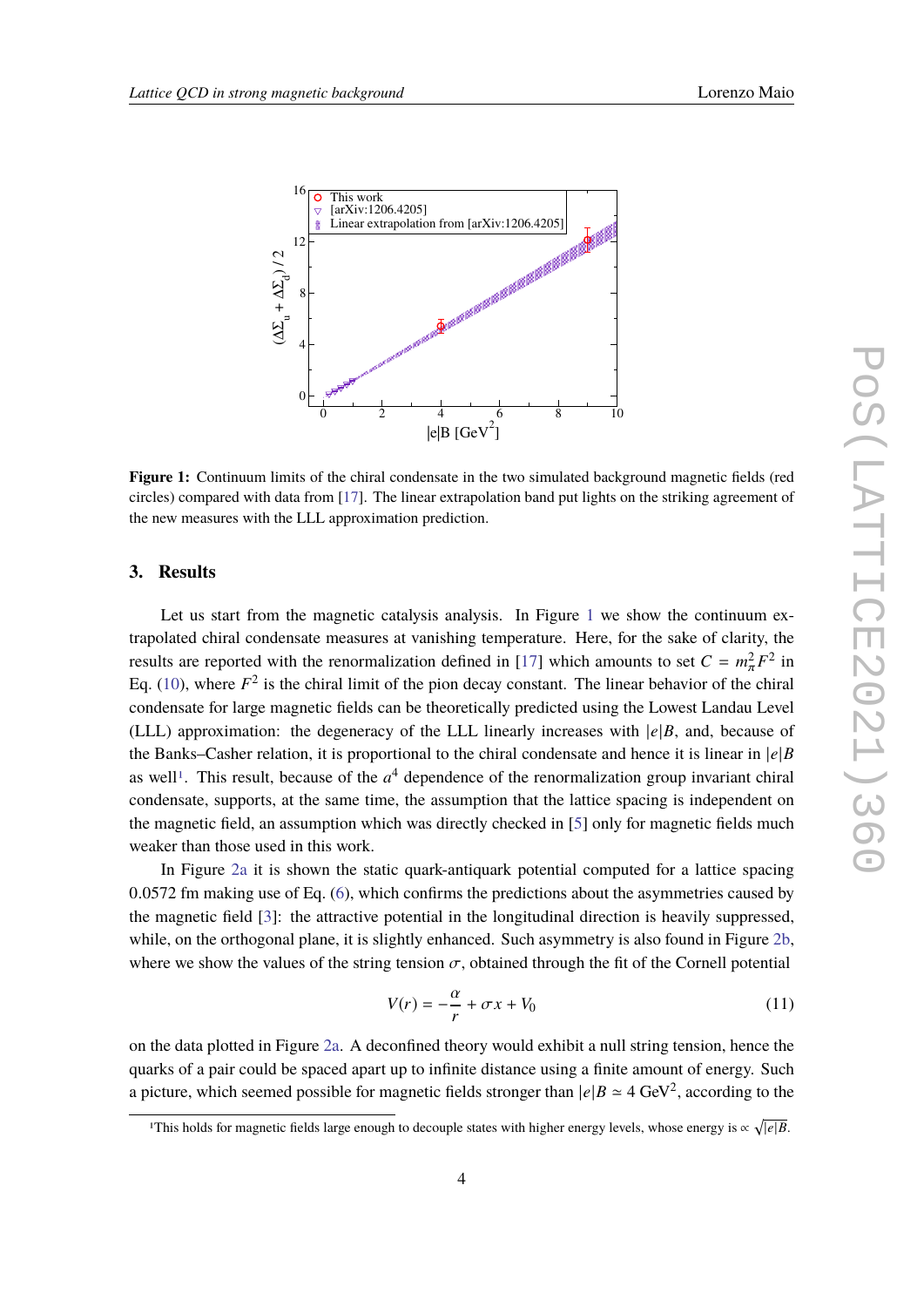<span id="page-4-0"></span>

**Figure 2:** (a) The static potential between a quark-antiquark pair is heavily affected by a strong magnetic field in the longitudinal direction (L), while on the transverse plane it seems to be only moderately enhanced (T). (b) The enhancement effect of the string tension on the plane orthogonal to the magnetic field seems to saturate in the strong magnetic field region explored, while, in the longitudinal direction, it is strongly suppressed, up to an order of magnitude in the 9  $\text{GeV}^2$  case. Nevertheless, the anisotropic deconfinement suggested from the extrapolation performed in [\[3\]](#page-7-2) is not confirmed by our measures up to, at least,  $|e|B = 9 \text{ GeV}^2$ .

extrapolations reported in Ref. [\[3\]](#page-7-2), is not confirmed, not even for  $|e|B = 9 \text{ GeV}^2$ , where the sigma tension is around 2 standard deviations apart from 0.

The same picture of the effects of the magnetic field on the confining potential along the longitudinal direction can be found looking at Figure [3a:](#page-5-0) it represents the QCD flux tube profile, obtained as

$$
E_l(d, x_t) = \frac{1}{a^2 g_0} \rho_{\text{conn}}^{\mu t}(d, x_t),
$$
\n(12)

where  $\rho_{\text{conn}}^{\mu t}(d, x_t)$  is the lattice observable defined in Eq. [\(7\)](#page-2-5) with  $a n_{\mu} = a n_t = d$ . The chromoelectric field intensity computed in the direction longitudinal to the meanwise field is also we unnecessed tric field intensity, computed in the direction longitudinal to the magnetic field, is clearly suppressed. Such an effect is stronger as the magnetic field intensity rises as already pointed out in a weaker field regime [\[15\]](#page-7-11). Despite the chromoelectric field is heavily affected from the magnetic field in its intensity, its shape, as function of  $x_t$ , appears to be preserved. Relying on this observation, we employed a parameterization based on the form of magnetic fields inside vortices in type II superconductors [\[18\]](#page-8-2) called Clem ansatz, which well fits numerical results, as shown by the dashed lines in Figure [3a.](#page-5-0) Clem ansatz allows us to compute the linear energy density,

$$
\epsilon(d) = \frac{1}{2} \int d^2 x_t E_l(d, x_t), \qquad (13)
$$

avoiding the numerical noisy integration. Indeed it is possible to exploit the parameterization in order to compute  $\epsilon$  as a function of the fit parameters (we refer the reader to [\[14\]](#page-7-10) and [\[15\]](#page-7-11) for further details). In Figure [3b](#page-5-0) we show the continuum extrapolations of the linear density energies for the 4 and 9 GeV<sup>2</sup> magnetic fields compared to the string tensions in the longitudinal direction. We find them compatible within the errors, meaning that the flux tube and the Cornell potential ansatzs are still in good agreement, up to the strongest magnetic field studied. Such a picture is in good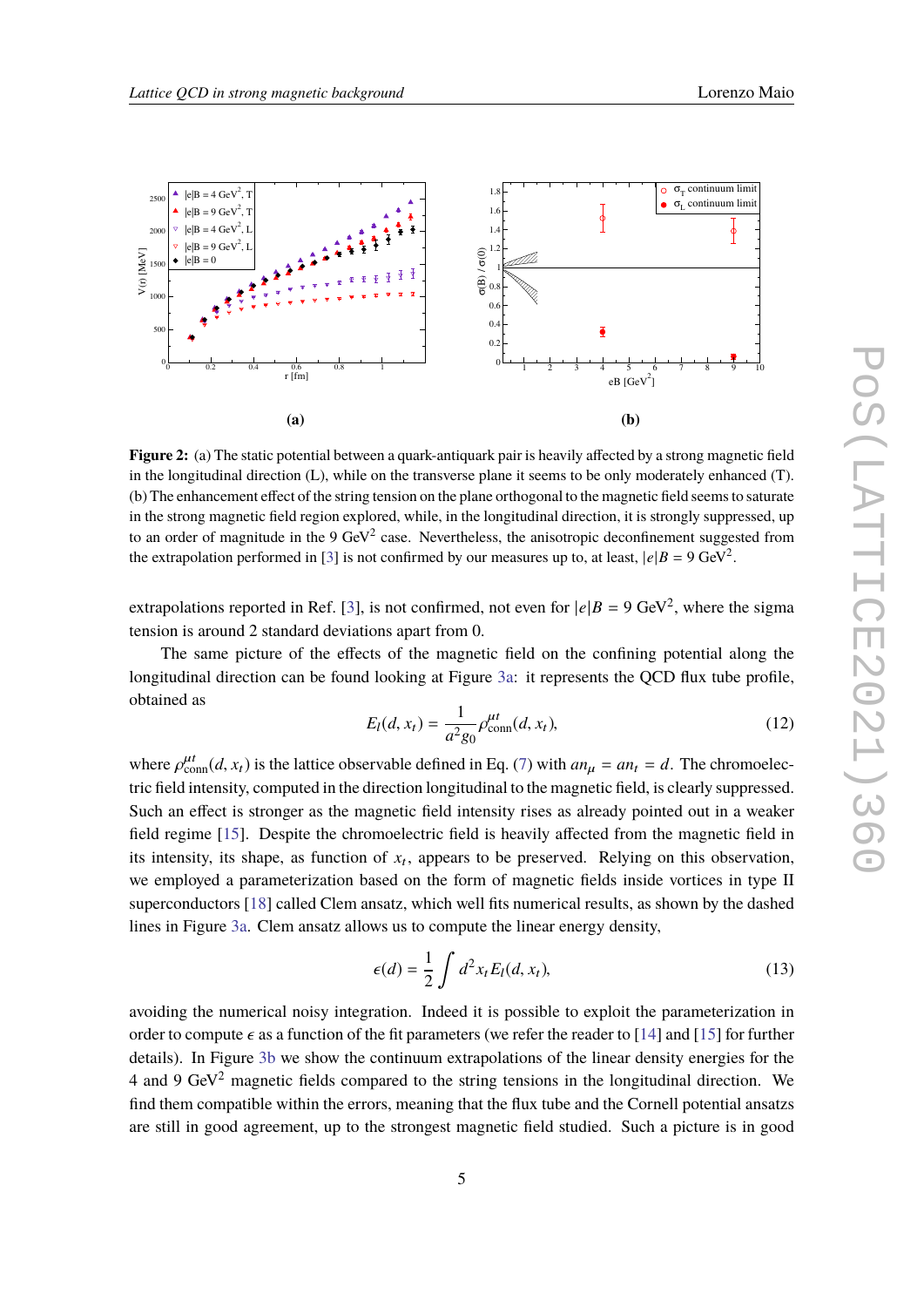<span id="page-5-0"></span>

**Figure 3:** (a) Effects of the magnetic fields on the QCD flux tube in the longitudinal direction. Measures are performed on a  $a = 0.0572$  fm lattice, with a quark-antiquark separation  $d = 0.68$  fm. The confining chromoelectric field profile is suppressed by the presence of the magnetic field. Despite that, the Clem ansatz is still a good fitting approximation. (b) Clem ansatz is confirmed as a good model for the chromoelectric confining field even at magnetic fields as strong as  $|e|B = 9 \text{ GeV}^2$ : the linear energy density computed using this approximation is compatible with the string tension within errors.

agreement with the claim that the magnetic field does not cause anisotropic deconfinement up to  $|e|B = 9$  GeV<sup>2</sup> intensities.

We now turn to a brief description of our finite T results. To perform simulations at different temperatures, as anticipated, we used a fixed scale prescription, varying the compact Euclidean time extent  $L_t$  of the lattice in order to simulate different temperatures according to the relation

$$
T = \frac{1}{aL_t}, \quad \text{with} \quad k = 1. \tag{14}
$$

To extract the transition temperature, we measured, for every simulated temperature, the quark number susceptibility and the chiral condensate, defined, respectively, in Eqs. [\(9\)](#page-2-2) and [\(10\)](#page-2-3), setting, in the latter,  $C = m_{\pi}^4$ . In Figure [4a](#page-6-1) we report the measures at the finest lattice spacing. The transition temperature is taken as the abscissa of the inflection points of the profiles in temperature, which are obtained fitting a suitable function on the numerical data. The shaded region in Figure [4a](#page-6-1) is the resulting estimate of the transition temperature. The systematic error is evaluated comparing the result for  $T_c$  using different fitting functions. In Figure [4b](#page-6-1) we compare our continuum extrapolated transition temperatures with the large  $|e|B$  extrapolation performed in [\[6\]](#page-7-5): with respect to that prediction we find a deconfinement transition temperature slightly lower but nevertheless compatible within the errors.

The accordance between transition temperatures computed via the chiral condensate and the quark number susceptibility is a signal that the transition is moving toward a real phase transition, a natural extension of our study is then to deduce the transition nature. A first order transition is characterized by a discontinuous change in the order parameters as the temperature crosses its critical value. This is not to the situation pictured in Figure [4a,](#page-6-1) which shows a smooth change of the order parameters across the transition, even if the probed temperature are discretely spaced at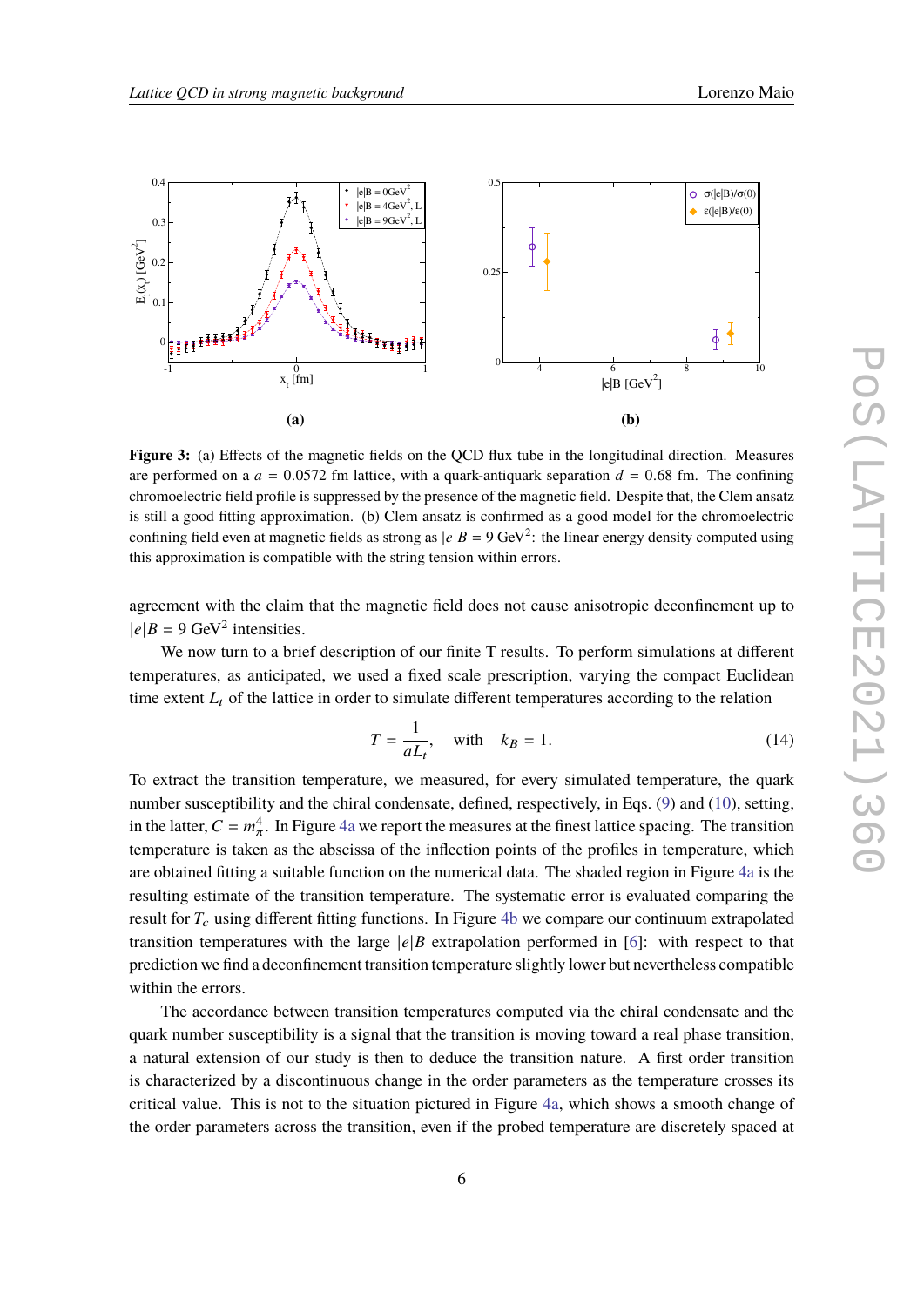<span id="page-6-1"></span>

**Figure 4:** (a) The critical temperatures are obtained for different order parameters by means of a fitting procedure on their temperature profile with an inflecting curve. These values happens to coincide within the errors. (b) Continuum extrapolated critical temperatures for both chiral condensate and baryon quark number susceptibility, compared with extrapolation from [\[6\]](#page-7-5): our results are comparable within errors.

intermediate temperatures. A more comprehensive study about these aspects has been reported recently in Ref [\[19\]](#page-8-3), where results at  $|e|B = 9 \text{ GeV}^2$  are included, showing that indeed the transition is first order in that case.

### <span id="page-6-0"></span>**4. Conclusions**

To resume, we explored the QCD properties in the presence of two strong background magnetic fields, namely:  $|e|B = 4$  and 9 GeV<sup>2</sup> at both vanishing and finite temperature. For what concerns the former case, we found the expected significant influence of the magnetic background on the confinement properties, but the picture of an anisotropic deconfinement is not confirmed even for magnetic fields up to  $|e|B = 9$  GeV<sup>2</sup> [\[14\]](#page-7-10). In the finite temperature regime our measurements confirm the influence of the external field on the phase diagram as a lowering in the critical temperature which is of the same entity as that predicted in [\[6\]](#page-7-5) for the  $|e|B = 4 \text{ GeV}^2$  background. For complete results in this regime we refer the reader to [\[19\]](#page-8-3), where a deep exploratory study of the magnetic field effect on the QCD phase diagram has been reported.

#### **Acknowledgments**

Numerical simulations have been performed on the MARCONI and MARCONI100 machines at CINECA, based on the Projects IscrB\_STROMAG IscrB\_QGPSMF and on the agreement between INFN and CINECA (under projects INF20\_npqcd, INF21\_npqcd). F.S. is supported by the Italian Ministry of University and Research (MUR) under grant PRIN20172LNEEZ and by INFN under GRANT73/CALAT.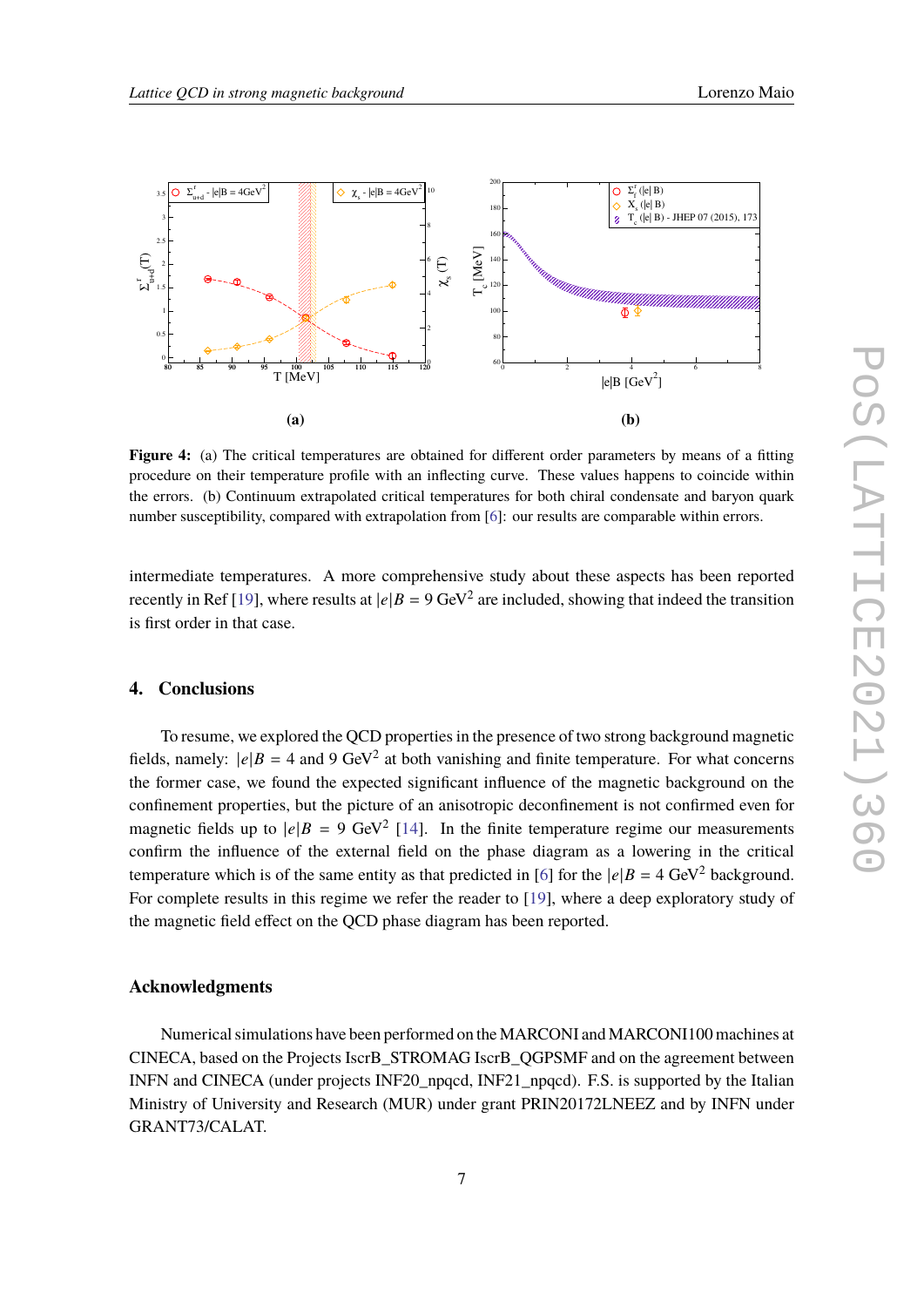#### **References**

- <span id="page-7-0"></span>[1] C. Bonati, M. D'Elia, M. Mariti, M. Mesiti, F. Negro and F. Sanfilippo, *Anisotropy of the quark-antiquark potential in a magnetic field*, *Phys. Rev. D* **89** [\(2014\) 114502](https://doi.org/10.1103/PhysRevD.89.114502) [[1403.6094](https://arxiv.org/abs/1403.6094)].
- [2] C. Bonati, M. D'Elia and A. Rucci, *Heavy quarkonia in strong magnetic fields*, *[Phys. Rev. D](https://doi.org/10.1103/PhysRevD.92.054014)* **92** [\(2015\) 054014](https://doi.org/10.1103/PhysRevD.92.054014) [[1506.07890](https://arxiv.org/abs/1506.07890)].
- <span id="page-7-2"></span>[3] C. Bonati, M. D'Elia, M. Mariti, M. Mesiti, F. Negro, A. Rucci et al., *Magnetic field effects on the static quark potential at zero and finite temperature*, *Phys. Rev. D* **94** [\(2016\) 094007.](https://doi.org/10.1103/PhysRevD.94.094007)
- <span id="page-7-1"></span>[4] C. Bonati, M. D'Elia, M. Mariti, M. Mesiti, F. Negro, A. Rucci et al., *Screening masses in strong external magnetic fields*, *Phys. Rev. D* **95** [\(2017\) 074515](https://doi.org/10.1103/PhysRevD.95.074515) [[1703.00842](https://arxiv.org/abs/1703.00842)].
- <span id="page-7-3"></span>[5] G. S. Bali, F. Bruckmann, G. Endrodi, Z. Fodor, S. D. Katz, S. Krieg et al., *The QCD phase diagram for external magnetic fields*, *JHEP* **02** [\(2012\) 044](https://doi.org/10.1007/JHEP02(2012)044) [[1111.4956](https://arxiv.org/abs/1111.4956)].
- <span id="page-7-5"></span>[6] G. Endrodi, *Critical point in the QCD phase diagram for extremely strong background magnetic fields*, *JHEP* **07** [\(2015\) 173](https://doi.org/10.1007/JHEP07(2015)173) [[1504.08280](https://arxiv.org/abs/1504.08280)].
- [7] M. D'Elia, F. Manigrasso, F. Negro and F. Sanfilippo, *QCD phase diagram in a magnetic background for different values of the pion mass*, *Phys. Rev. D* **98** [\(2018\) 054509](https://doi.org/10.1103/PhysRevD.98.054509) [[1808.07008](https://arxiv.org/abs/1808.07008)].
- <span id="page-7-4"></span>[8] G. Endrodi, M. Giordano, S. D. Katz, T. G. Kovács and F. Pittler, *Magnetic catalysis and inverse catalysis for heavy pions*, *JHEP* **07** [\(2019\) 007](https://doi.org/10.1007/JHEP07(2019)007) [[1904.10296](https://arxiv.org/abs/1904.10296)].
- <span id="page-7-6"></span>[9] H.-T. Ding, C. Schmidt, A. Tomiya and X.-D. Wang, *Chiral phase structure of three flavor QCD in a background magnetic field*, *Phys. Rev. D* **102** [\(2020\) 054505](https://doi.org/10.1103/PhysRevD.102.054505) [[2006.13422](https://arxiv.org/abs/2006.13422)].
- <span id="page-7-7"></span>[10] Y. Aoki, S. Borsanyi, S. Durr, Z. Fodor, S. D. Katz, S. Krieg et al., *The QCD transition temperature: results with physical masses in the continuum limit II.*, *JHEP* **06** [\(2009\) 088](https://doi.org/10.1088/1126-6708/2009/06/088) [[0903.4155](https://arxiv.org/abs/0903.4155)].
- [11] S. Borsanyi, G. Endrodi, Z. Fodor, A. Jakovac, S. D. Katz, S. Krieg et al., *The QCD equation of state with dynamical quarks*, *JHEP* **11** [\(2010\) 077](https://doi.org/10.1007/JHEP11(2010)077) [[1007.2580](https://arxiv.org/abs/1007.2580)].
- <span id="page-7-8"></span>[12] S. Borsanyi, Z. Fodor, C. Hoelbling, S. D. Katz, S. Krieg and K. K. Szabo, *Full result for the QCD equation of state with 2+1 flavors*, *[Phys. Lett. B](https://doi.org/10.1016/j.physletb.2014.01.007)* **730** (2014) 99 [[1309.5258](https://arxiv.org/abs/1309.5258)].
- <span id="page-7-9"></span>[13] M. H. Al-Hashimi and U. J. Wiese, *Discrete Accidental Symmetry for a Particle in a Constant Magnetic Field on a Torus*, *[Annals Phys.](https://doi.org/10.1016/j.aop.2008.07.006)* **324** (2009) 343 [[0807.0630](https://arxiv.org/abs/0807.0630)].
- <span id="page-7-10"></span>[14] M. D'Elia, L. Maio, F. Sanfilippo and A. Stanzione, *Confining and chiral properties of QCD in extremely strong magnetic fields*, [2109.07456](https://arxiv.org/abs/2109.07456).
- <span id="page-7-11"></span>[15] C. Bonati, S. Calì, M. D'Elia, M. Mesiti, F. Negro, A. Rucci et al., *Effects of a strong magnetic field on the QCD flux tube*, *Phys. Rev. D* **98** [\(2018\) 054501](https://doi.org/10.1103/PhysRevD.98.054501) [[1807.01673](https://arxiv.org/abs/1807.01673)].